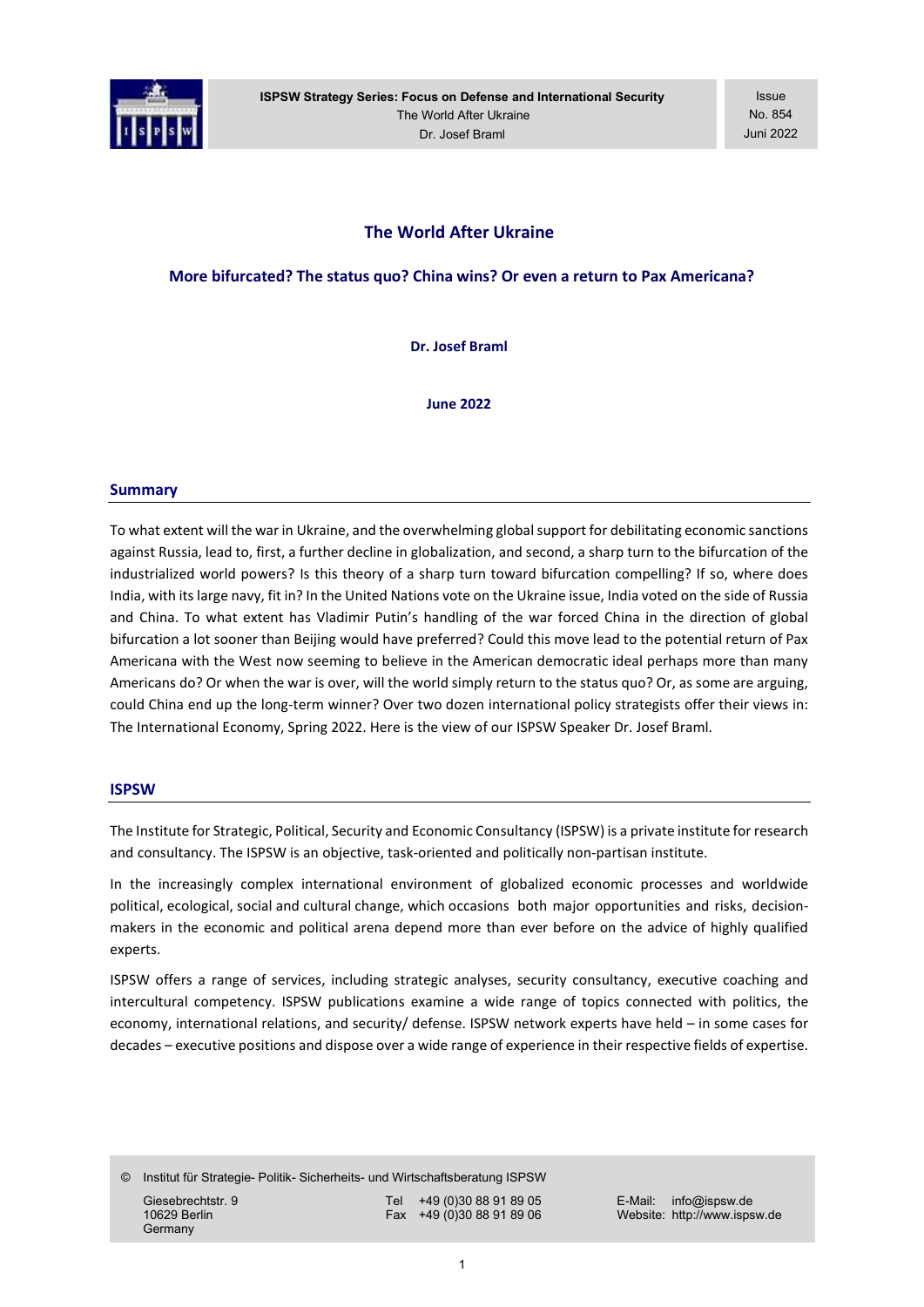

Issue No. 854 Juni 2022

### Analysis

## Germany and Europe become collateral damage to this historic dispute if their decision makers do not develop options for action to defend their interests.

The "end of history" celebrated by the Western community after the downfall of the system rival Soviet Union the global victory of liberal-democratic rule and the free market economy—was ironically refuted by history, long before Vladimir Putin's invasion into Ukraine.

Donald Trump's authoritarian challenge to U.S. democracy and nationalist economic policies was a clear sign of a new systemic competition between the battered world power, the United States, and the increasingly assertive China. The "Washington Consensus" is now not only hotly contested in the United States itself, but is also being challenged internationally by the "Beijing Consensus."

In view of the Russian invasion of Ukraine, the "West" seems more united than it has been for a long time. From a geostrategic view, however, Russia commands escalation dominance in its neighborhood. While Ukraine is in Russia's "vital interest" because of its geographical location on its immediate border, Ukraine's (and Europe's) fate affects the security interests of the United States only peripherally.

U.S. vital economic and security interests are mainly focused on the confrontation with China. Therefore, over a dispute in the Old World, Washington will not alienate its new ally India who has strong economic and military ties with Moscow, but whom it needs against its main rival China in the economic region of the future.

In fact, even Washington's strategic thinkers will, sooner rather than later, realize that in today's world, a firm strategic alliance between Russia and China would overstretch the United States' capabilities.

In the twenty-first century, the United States and China compete for economic, political, and military dominance. Germany and Europe are increasingly in a quandary and become collateral damage to this historic dispute if their decision makers do not develop options for action to defend their interests in the increasingly fierce economic and geopolitical competition.

The economy is used as a weapon in this geo-economic rivalry. Russia's war in Ukraine will reinforce this deglobalization, since it demonstrated again how interdependence can be weaponized. Western decision makers, already challenged by the supply chain disruptions caused by Putin's war, need to increase their efforts to prepare for a possible future when China may be more aggressive, for example toward Taiwan. Resilience is key—at the expense of efficiency, such as the previously internationally networked "just-in-time" production. This "nearshoring," "reshoring," or "localization" means Western companies are moving their supply chains back home, not only from Russia but mainly from China.

But the return of nationalist power politics and the associated deglobalization surprises the leaders of the Berlin Republic and Europe. Despite obvious warning signals, political and economic decision makers of the so-called free world have for too long remained in the liberal zeitgeist of German reunification and held on to the selfimage of their noble value orientation.

\*\*\*

Remarks: The opinions expressed in this contribution are those of the author. Read all views

© Institut für Strategie- Politik- Sicherheits- und Wirtschaftsberatung ISPSW

**Germany** 

Giesebrechtstr. 9 Tel +49 (0)30 88 91 89 05 E-Mail: info@ispsw.de<br>10629 Berlin Fax +49 (0)30 88 91 89 06 Website: http://www.isps

10629 Berlin Fax +49 (0)30 88 91 89 06 Website: http://www.ispsw.de